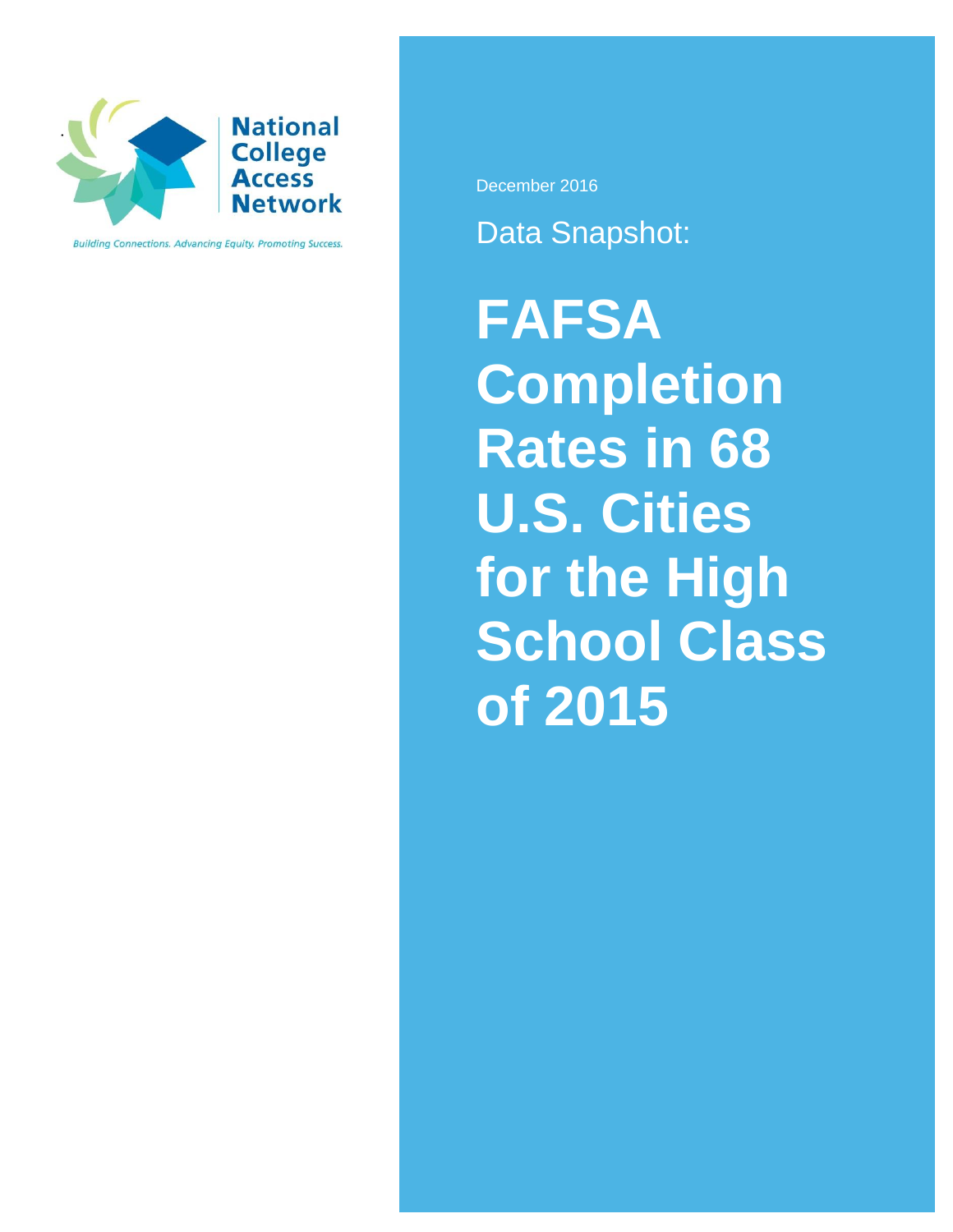## *Writers & Contributors:*

*Elizabeth Morgan, Director of External Relations Courtney Argenti, Graduate Policy Intern Bill DeBaun, Director of Data and Evaluation Sara Melnick, Deputy Director*

*© 2016 National College Access Network. All rights reserved. Washington, DC www.collegeaccess.org*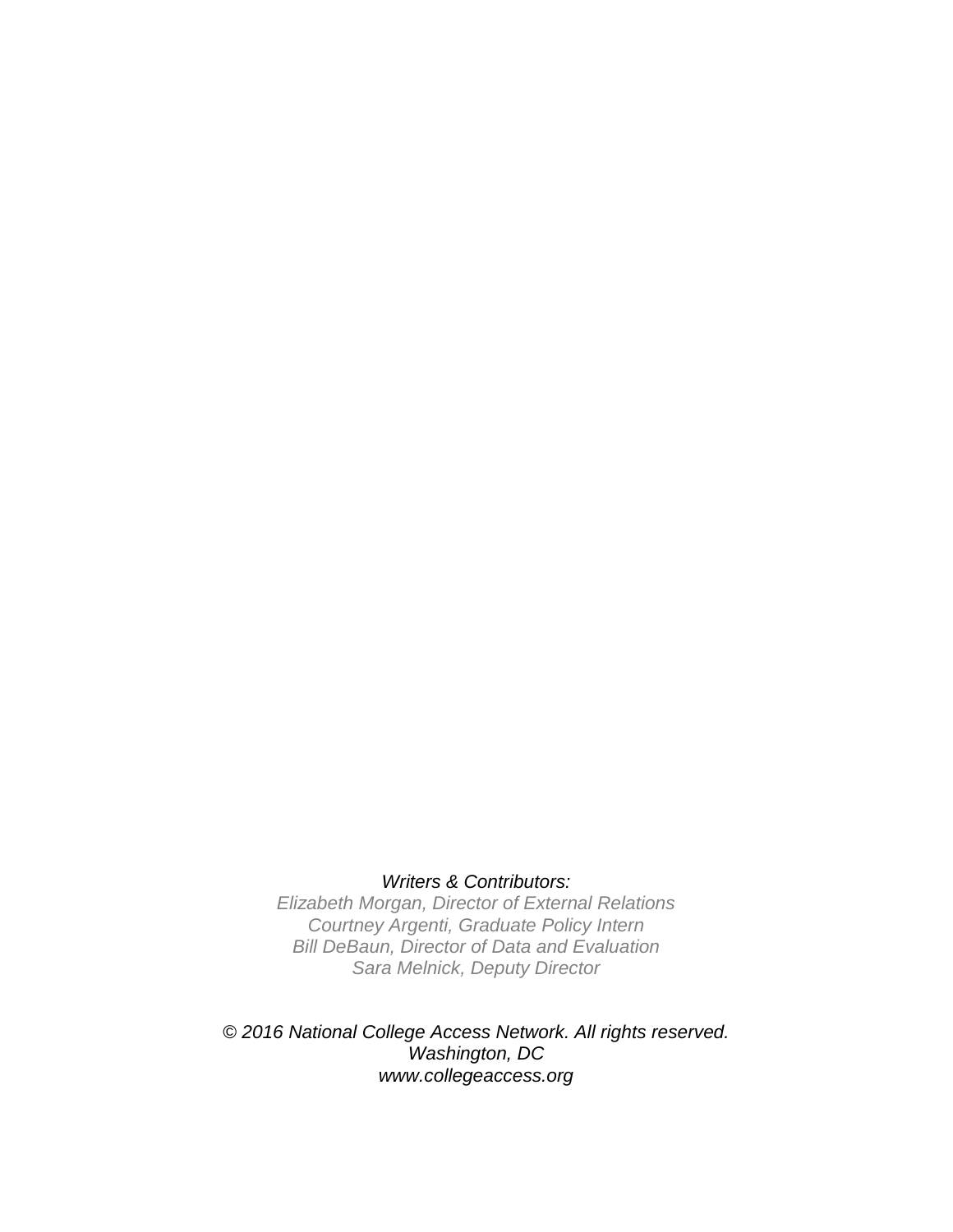## **Urban FAFSA Completion Rates Are All Over the Map**

[Ninety percent of high school seniors who complete the FAFSA](https://nces.ed.gov/surveys/els2002/tables/table_01.asp) proceed directly to college, versus only [55 percent who don't complete the FAFSA.](https://nces.ed.gov/surveys/els2002/tables/table_02.asp) So how good are high school FAFSA completion rates in cities and school districts in the United States? Because these data weren't easily available until recently, this is a fertile question for exploration and benchmarking.

Earlier this year, NCAN gathered FAFSA completion data for the graduating high school class of 2015 from 68 U.S. cities as part of grant applications for The Kresge Foundation's [FAFSA Completion Challenge.](http://www.collegeaccess.org/FAFSAchallenge) Twenty-two cities received grants of up to \$55,000 to help raise FAFSA completion rates for the high school class of 2017.

What did we learn about FAFSA completion rates by the time of high school graduation in these cities?

- Rates ranged extraordinarily, from as low as 25 percent to as high as 68 percent (see Figure 1, page 5).
- Completion rates did not correlate with city population size or poverty rate.
- The average FAFSA completion rate among the 68 cities was 48 percent.

Does 48 percent sound low to you? It sure does to us, since we know that many of these cities have high proportions of low-income students who will qualify for grant aid for college and who need financial help the most.

But when we crunched the national numbers for the class of 2014 (the most recent available), we found that the national FAFSA completion rate for high school graduates was just 44 percent. That is, of [3,480,130 U.S. high school](https://nces.ed.gov/programs/digest/d15/tables/dt15_219.10.asp)  [graduates in 2013-14,](https://nces.ed.gov/programs/digest/d15/tables/dt15_219.10.asp) only 1,530,949 of them completed a FAFSA before graduating [\(FAFSA Data by Demographic Characteristics, 2014/15 FAFSA](https://studentaid.ed.gov/sa/about/data-center/student/application-volume/fafsa-school-state)  [application cycle,](https://studentaid.ed.gov/sa/about/data-center/student/application-volume/fafsa-school-state) Q1 and Q2, age 18 or less).

What are the takeaways from these data?

- Students are leaving billions of dollars of federal, state, and institutional aid on the table each year because we don't ensure that they fill out the FAFSA in a timely way. This situation leads to lower college enrollment, persistence, and completion, especially for low-income students.
- Exemplar cities of all sizes show us that it is possible to have a high percentage of high school seniors complete the FAFSA. We need to understand and replicate the strategies of these communities. Our data show rates of 60 percent or higher in Los Angeles and Chicago (large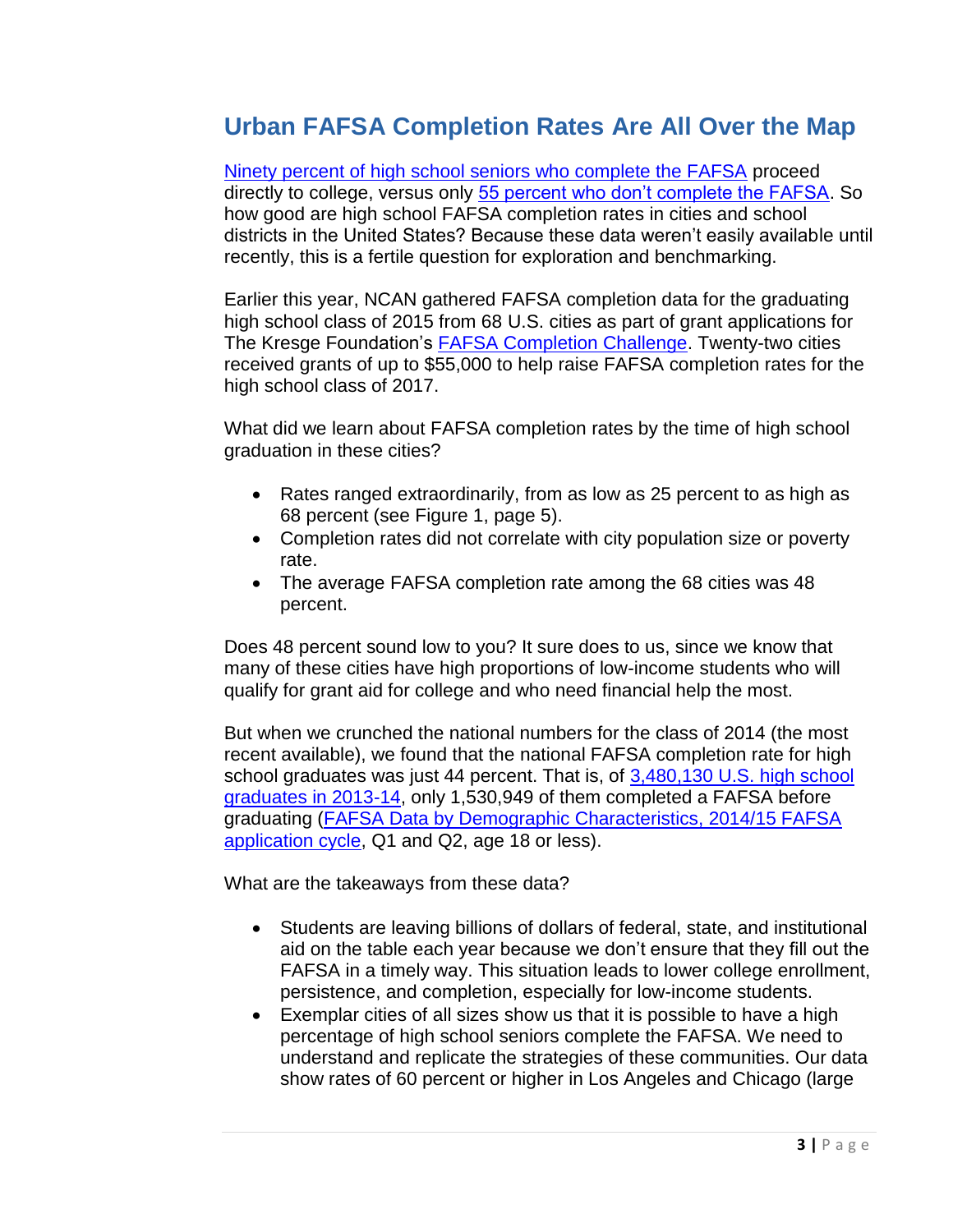cities); Memphis, Washington, DC, and Fresno, CA (medium cities); and Pittsburgh (small city) (see Figure 2, page 6).

 Widespread low completion rates and the significant effort involved in raising them are a strong argument for [making the FAFSA easier](http://www.collegeaccess.org/fixfafsa) through the legislative process and doing everything possible to make financial aid simpler and more transparent at the state and institutional level as well.

Finally, these benchmarks are valuable, but perhaps what's most important is that you understand the FAFSA completion rate for high schools in your own community, region, or state. By visiting the [FAFSA Completion by High School](https://studentaid.ed.gov/sa/about/data-center/student/application-volume/fafsa-completion-high-school)  [portal](https://studentaid.ed.gov/sa/about/data-center/student/application-volume/fafsa-completion-high-school) from the U.S. Department of Education Office of Federal Student Aid, you can look up estimated FAFSA completion rates for your school district and check on raw numbers of FAFSAs completed to date by high school. If you like, you can also add up raw FAFSA completion numbers and combine them with your own  $12<sup>th</sup>$  grade enrollment data to calculate a percentage. We encourage all school districts and communities to check their FAFSA completion numbers as a first step toward helping more students apply for the financial aid they need for postsecondary education. This information is also persuasive to legislative representatives and other community stakeholders in making the case for change.

## **Data Notes**

FAFSA completion rate calculations in this report are based on the following sources and assumptions.

For each public district high school located within the city's school district (or its largest school district when there are multiple districts):

- FAFSA completion totals for the 2015/16 Cycle through June 30, 2015, as found in the **FAFSA Completion by High School** tool.
- $\bullet$  2014-15 12<sup>th</sup> grade enrollment as the school district submitted to its state education agency for the purposes of the Public Elementary/Secondary School Universe Survey.

All public district high schools with at least one FAFSA completion reported in the FAFSA Completion by High School tool were included. Non-district charter, private, or parochial schools and home-schooled students were not included.

To view hyperlinks in this document, please access it electronically at [http://www.collegeaccess.org/NCAN\\_Publications.](http://www.collegeaccess.org/NCAN_Publications)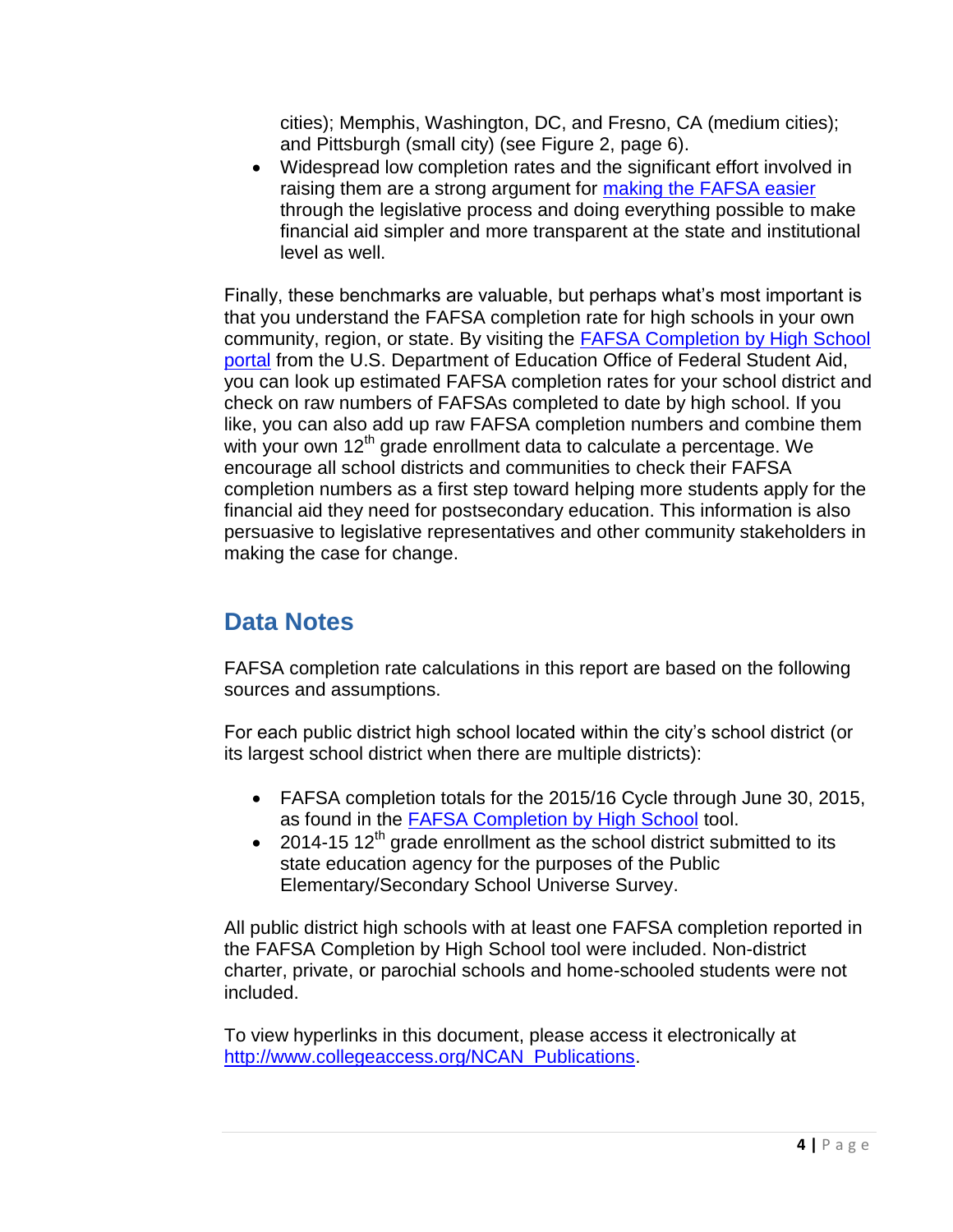